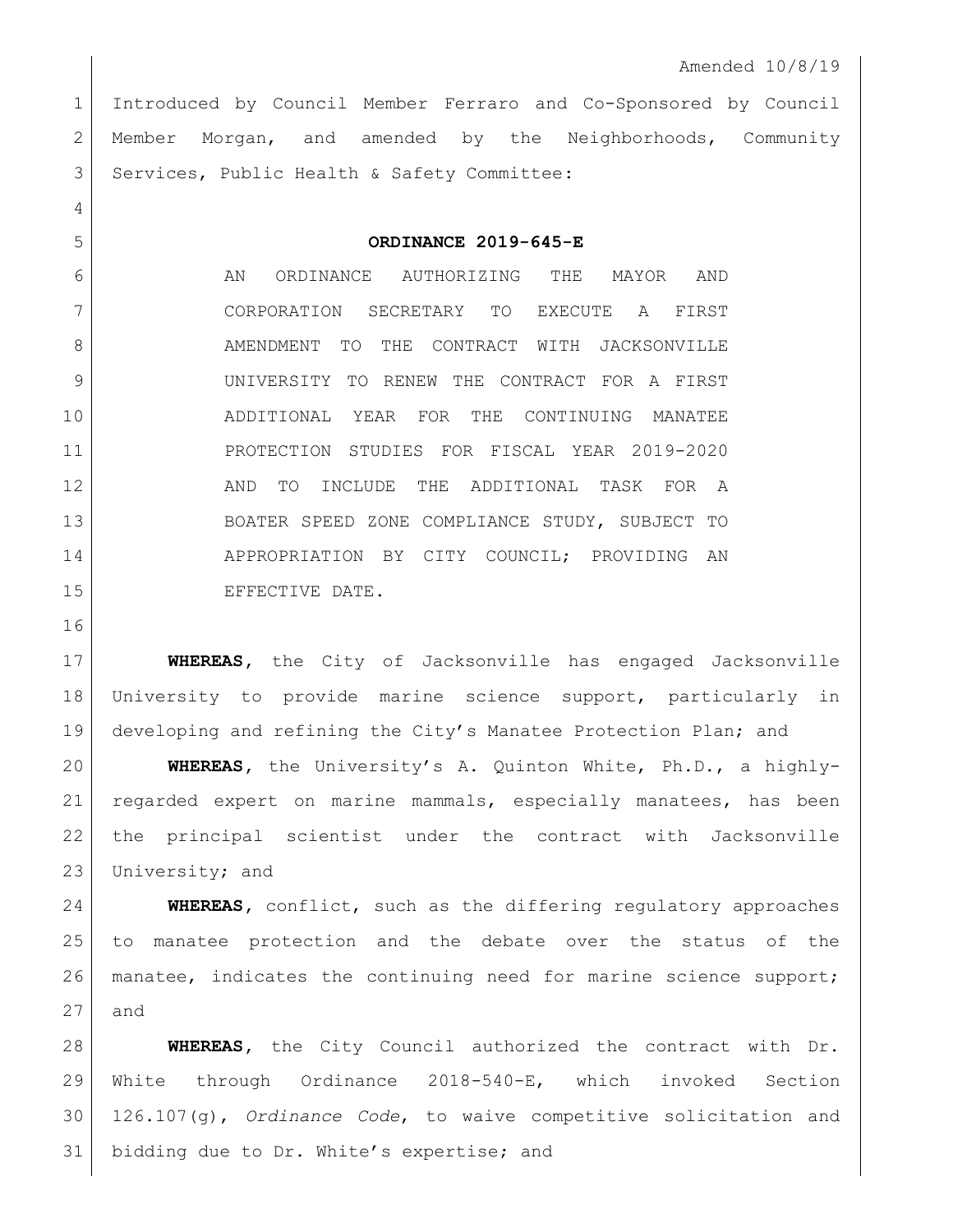## Amended 10/8/19

 **WHEREAS,** the contract approved by ordinance 2018-540-E was set to expire on October 3, 2019 but provided for four (4) one (1) year renewals; and

 **WHEREAS**, a revised Task 8 has been outlined in the proposed contract for this one year extension in order to provide the City with a Boater Speed Zone Compliance Study based upon protocols agreed upon with the Florida Fish and Wildlife Conservation Commission ("FWC"), as required by the City of Jacksonville Manatee 9 Protection Plan, 4<sup>th</sup> Edition, dated November 2017, as outlined on page 136; and

 **WHEREAS**, the Boater Speed Zone Compliance Study is directly related to the proper performance and provision of the Services 13 anticipated in the original contract; and

 **WHEREAS,** the Boater Speed Zone Compliance Study will require an additional \$90,000.00 for the contract for fiscal year 2019/2020 which brings the total contract amount to \$270,000.00 (\$90,000 for FY 18/19 + \$180,000 for FY 19/20 which includes \$90,000 for annual 18 contract and \$90,000 for Boater Speed Zone Compliance Study); and

 **WHEREAS**, at its August 28, 2019 meeting, the Waterways Commission voted unanimously to recommend approval of the proposed contract extension and revised services for the Boater Speed Zone 22 Compliance Study; and

 **WHEREAS**, the Council would like to exercise the first extension to renew the contract for an additional one-year renewal to October 2, 2020, and to include the additional Task 8; now 26 therefore

**BE IT ORDAINED** by the Council of the City of Jacksonville:

 **Section 1. Authorizing the Mayor and Corporation Secretary to Execute a First Amendment to the Contract for Continuing Manatee Protection Studies, dated October 4, 2018.** Subject to appropriation by the City Council, the Mayor, or his